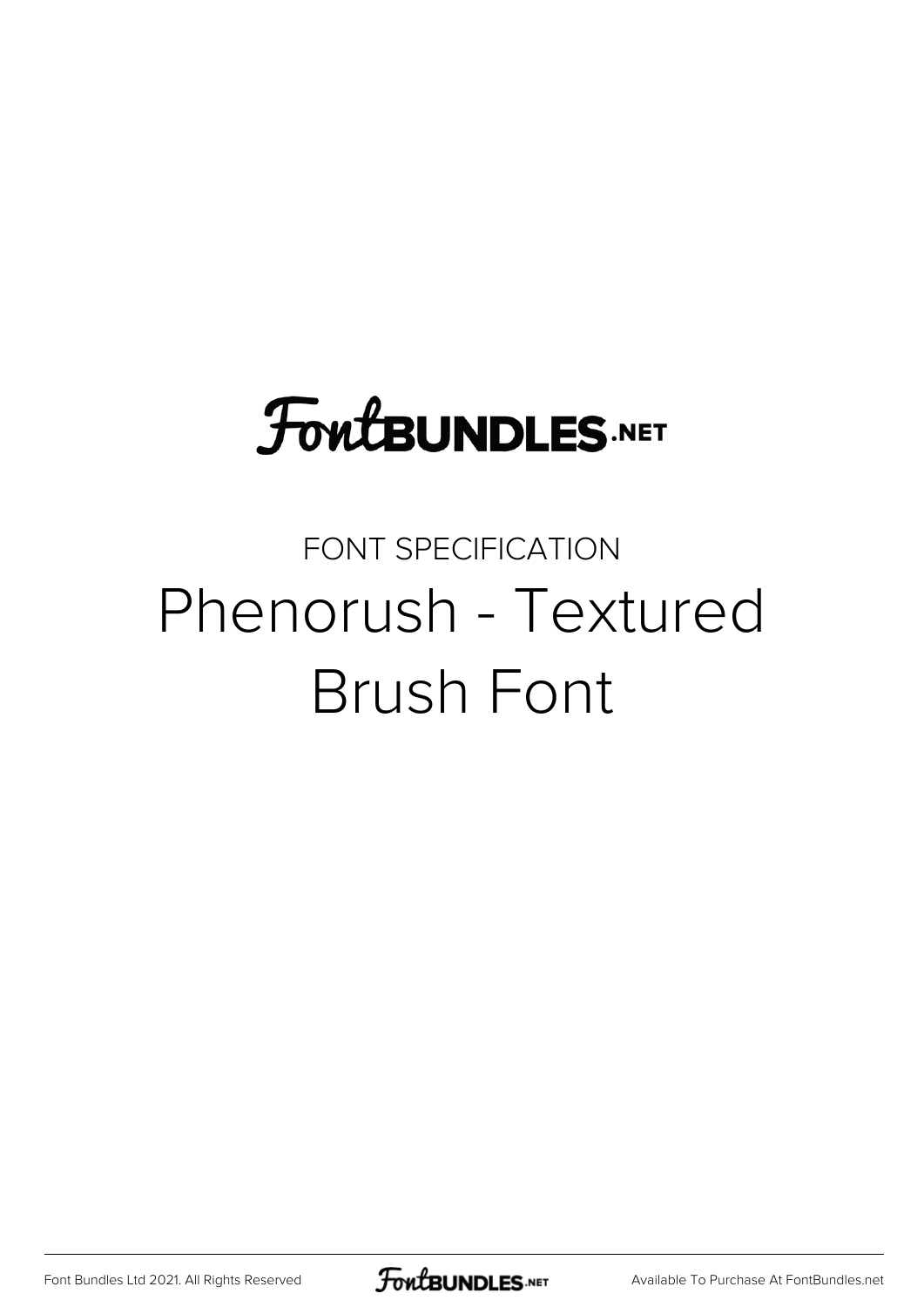## Unnamed - Regular

**Uppercase Characters** 

ABCDEFGHIJKLMNOPORST  $UVMXXJZ$ 

Lowercase Characters

abcdefghijklmnop grstuvur xyz

**Numbers** 

0123456789



All Other Glyphs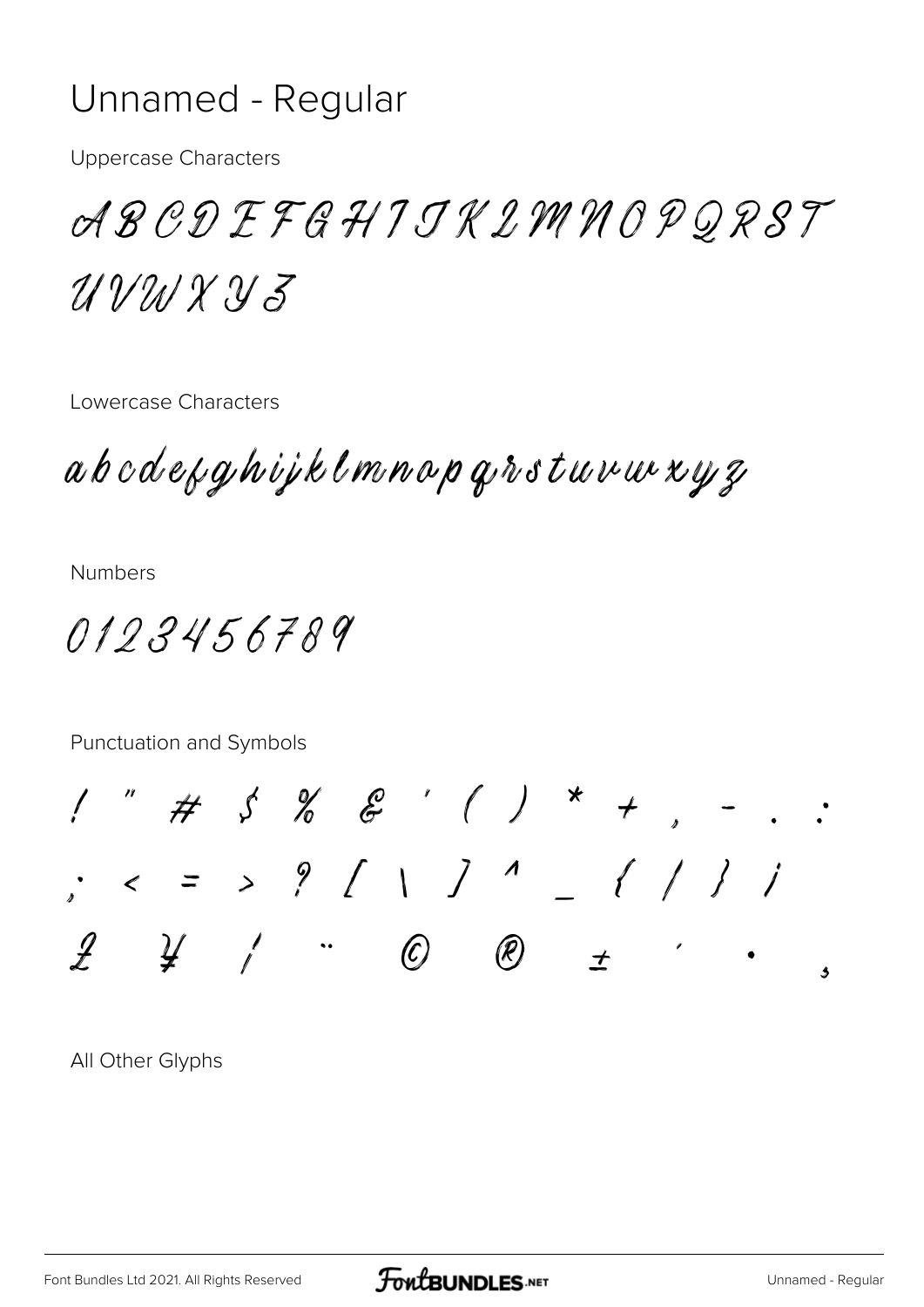